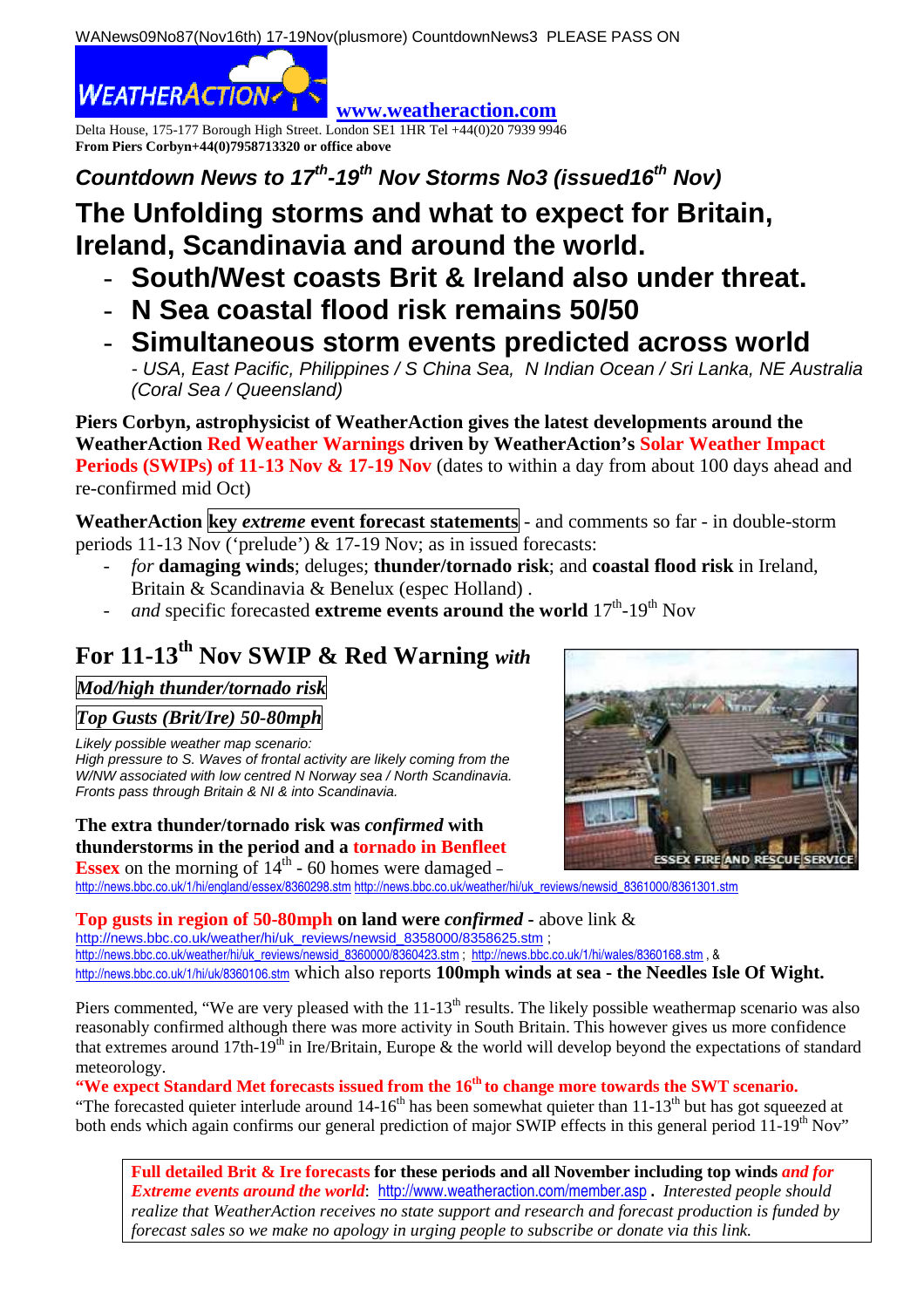For 17-19<sup>th</sup> (to within a day) Major TOP SWIP and Red Warning with

*Top Thunder/Tornado Risk* 

*Sev gales inland, Force 10 to 12 at Sea (gusts 75mph to 100mph)* 

*'Stormy with heavy rain' - N Sea Storm &* 

*N sea storm SURGE = Coastal flood warnings East Anglia & Holland* 

Likely possible weather map scenario:

Atlantic ridge, **powerful deep 'dartboard' low moving E centred N of Scot going into Scand Uncertainty: Low could be further Nth so fetch of strong winds in N sea insufficient for danger of 'overtopping' of sea defences**.

Piers says "As it stands Standard Short range forecast maps show strong evidence (90% at this stage) that the *thunder* at least, *Sev gales inland* and *A dartboard low and a storm in the N Sea* will be confirmed (see maps below) the question of a N'ly storm surge and consequent coastal flood risk in East Anglia and Holland is still open and on coastal floods risk there are two important points:

- *(i) The severity of the (South-)Westerly winds on these MO maps and the extra Solar Factor enhancement the SWT confidently expects in the SWIP 17-19th means that there are now likely threats to vulnerable Southern & Western coasts (as well) in regions shown on BBC map of general coastal flood risk: http://climaterealists.com/?id=4366 and to North Holland / Danish NW German coasts. NB. Wind effects will be enhanced by New Moon 16th extra tidal effect.*
- (ii) *The 96hr ahead MO map for 19th is consistent with our long range forecast and if the centre of the low heads into Norway in line with our expectation N'ly gales will follow with an associated North Sea Storm surge and coastal flood risk/Warnings in East England and Holland. At this moment that scenario remains (from SWT view) more likely than not; and as stated at the conference in Imperial College Oct 28th in the presence of BBC the possibility of some actual consequent coastal flooding remains at 50/50:* video http://www.kane-tv.com/wa/piers3.html



## **Extreme Events around the world in period around 17th-19th Nov 2009**

For 17<sup>th</sup>-19<sup>th</sup> our Weather Action Indicators mean that events are likely to take standard meteorology by surprise all over the world even from less than 3 days ahead. **In world terms** 17–19<sup>th</sup> Nov is a very significant SWIP **which will see many (near) simultaneous major extreme events worldwide in the same ~3 day period affecting many countries & every continent.** 

**The specific forecasted extreme events under SWT25d for around 17th-19th Nov are:** 

- **USA** Enhanced Tornado thunder (& blizzard or flood risk in the right circumstances)
- **East Tropical Pacific Storm formation likely**: Most likely off Mexico New storm TS or H1 prob heading out further into Pacific. Confidence 80%. Prob of landfall hit <10%